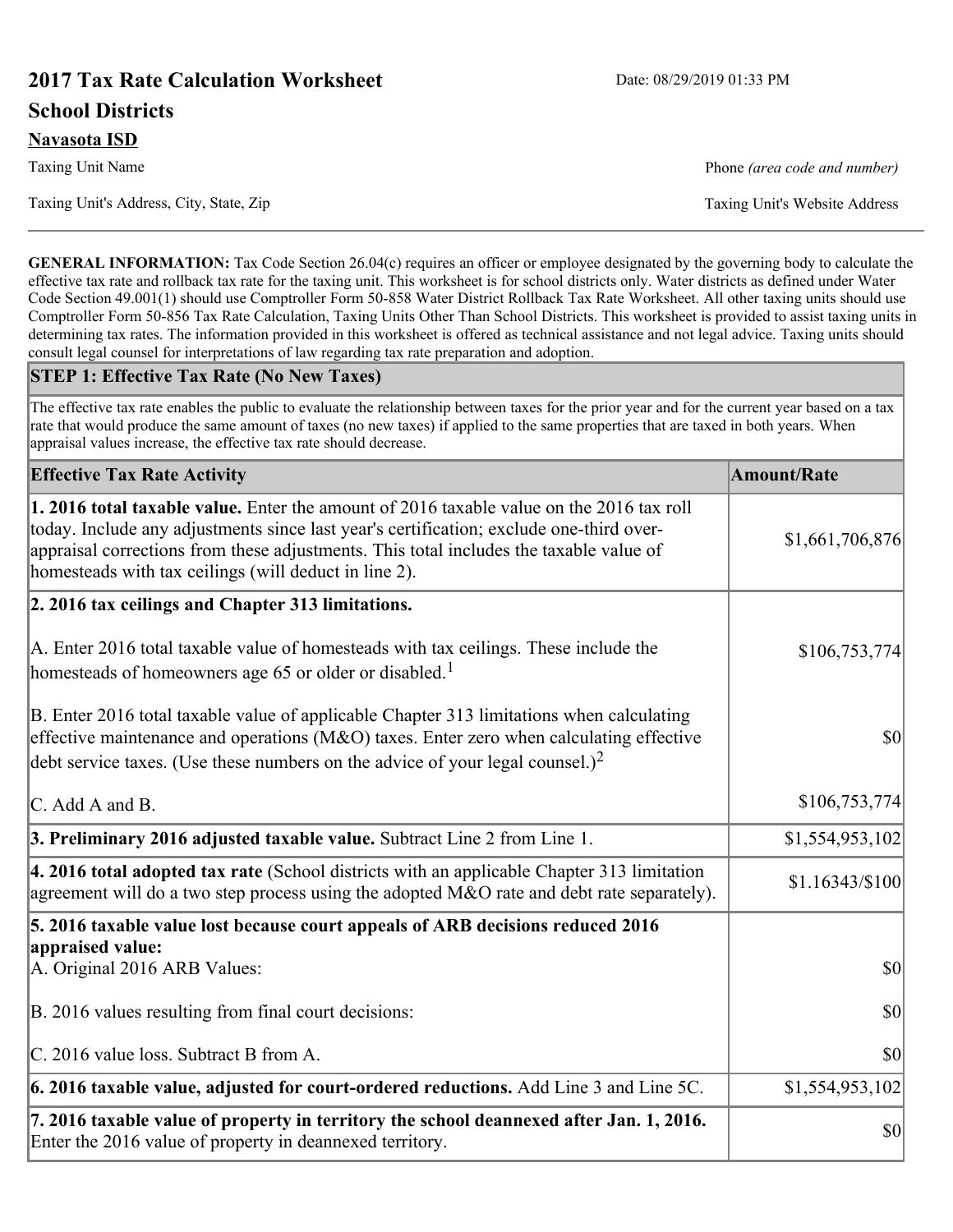| 8. 2016 taxable value lost because property first qualified for an exemption in 2017.<br>Note that lowering the amount or percentage of an existing exemption does not create a new<br>exemption or reduce taxable value. If the school district increased an original exemption, use<br>the difference between the original exempted amount and the increased exempted amount. |                 |
|---------------------------------------------------------------------------------------------------------------------------------------------------------------------------------------------------------------------------------------------------------------------------------------------------------------------------------------------------------------------------------|-----------------|
| Do not include value lost due to freeport or goods-in-transit exemptions.                                                                                                                                                                                                                                                                                                       |                 |
| A. Absolute exemptions. Use 2016 market value:                                                                                                                                                                                                                                                                                                                                  | \$971,342       |
| B. Partial exemptions. 2017 exemption amount or 2017 percentage exemption times 2016<br>value:                                                                                                                                                                                                                                                                                  | \$6,311,228     |
| C. Value loss: Add A and B.                                                                                                                                                                                                                                                                                                                                                     | \$7,282,570     |
| 9. 2016 taxable value lost because property first qualified for agricultural appraisal (1-<br>d or 1-d-1), timber appraisal, recreational/scenic appraisal or public access airport<br>special appraisal in 2017. Use only properties that qualified in 2017 for the first time; do<br>not use properties that qualified in 2016.                                               |                 |
| A. 2016 market value:                                                                                                                                                                                                                                                                                                                                                           | \$5,364,392     |
| B. 2017 productivity or special appraised value:                                                                                                                                                                                                                                                                                                                                | \$103,130       |
| C. Value loss. Subtract B from A.                                                                                                                                                                                                                                                                                                                                               | \$5,261,262     |
| 10. Total adjustments for lost value. Add Lines 7, 8C and 9C.                                                                                                                                                                                                                                                                                                                   | \$12,543,832    |
| 11. 2016 adjusted taxable value. Subtract Line 10 from Line 6.                                                                                                                                                                                                                                                                                                                  | \$1,542,409,270 |
| <b>12. Adjusted 2016 taxes.</b> Multiply Line 4 by Line 11 and divide by \$100.                                                                                                                                                                                                                                                                                                 | \$17,944,852    |
| [13. Taxes refunded for years preceding tax year 2016. Enter the amount of taxes refunded]<br>by the district for tax years preceding tax year 2016. Types of refunds include court<br>decisions, corrections and payment errors. Do not include refunds for tax year 2016. This<br>line applies only to tax years preceding tax year 2016.                                     | \$11,688        |
| 14. Adjusted 2016 taxes with refunds. Add Lines 12 and 13.                                                                                                                                                                                                                                                                                                                      | \$17,956,540    |
| 15. Total 2017 taxable value on the 2017 certified appraisal roll today. This value<br>includes only certified values and includes the total taxable value of homesteads with tax<br>ceilings (will deduct in Line 17). These homesteads include homeowners age 65 or older or<br>disabled.                                                                                     |                 |
| A. Certified values only: <sup>3</sup>                                                                                                                                                                                                                                                                                                                                          | \$1,616,007,020 |
| <b>B. Pollution control and energy storage exemption:</b> Deduct the value of property<br>exempted for the current tax year for the first time as pollution control or energy storage<br>system property:                                                                                                                                                                       | $\delta$ -0     |
|                                                                                                                                                                                                                                                                                                                                                                                 | \$1,616,007,020 |
| <b>C. Total value.</b> Subtract B from A.                                                                                                                                                                                                                                                                                                                                       |                 |
| 16. Total value of properties under protest or not included on certified appraisal roll.                                                                                                                                                                                                                                                                                        |                 |
| A. 2017 taxable value of properties under protest. The chief appraiser certifies a list of                                                                                                                                                                                                                                                                                      |                 |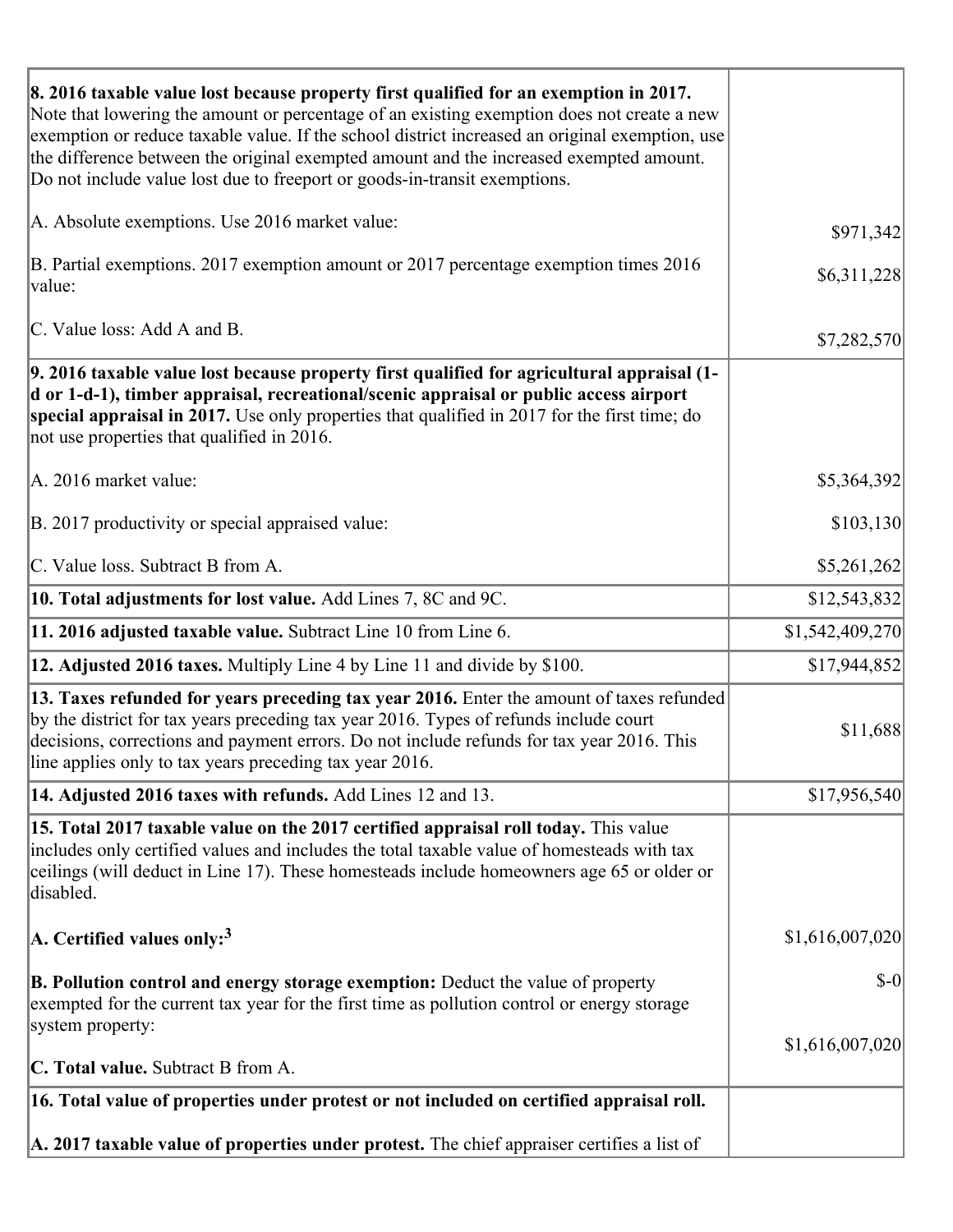| properties still under ARB protest. The list shows the appraisal district's value and the<br>taxpayer's claimed value, if any, or an estimate of the value if the taxpayer wins. For each of<br>the properties under protest, use the lowest of these values. Enter the total value.                                                                                                                                                                                                                                                                                                                                                                                                                      | \$6,364,576     |
|-----------------------------------------------------------------------------------------------------------------------------------------------------------------------------------------------------------------------------------------------------------------------------------------------------------------------------------------------------------------------------------------------------------------------------------------------------------------------------------------------------------------------------------------------------------------------------------------------------------------------------------------------------------------------------------------------------------|-----------------|
| B. 2017 value of properties not under protest or included on certified appraisal roll.<br>The chief appraiser gives school districts a list of those taxable properties that the chief<br>appraiser knows about, but are not included in the appraisal roll certification. These<br>properties are not on the list of properties that are still under protest. On this list of<br>properties, the chief appraiser includes the market value, appraised value and exemptions for<br>the preceding year and a reasonable estimate of the market value, appraised value and<br>exemptions for the current year. Use the lower market, appraised or taxable value (as<br>appropriate). Enter the total value. | <b>\$0</b>      |
| C. Total value under protest or not certified: Add A and B.                                                                                                                                                                                                                                                                                                                                                                                                                                                                                                                                                                                                                                               | \$6,364,576     |
| 17. 2017 tax ceilings and Chapter 313 limitations.<br>A. Enter 2017 total taxable value of homesteads with tax ceilings. These include the<br>homesteads of homeowners age 65 or older or disabled. <sup>4</sup>                                                                                                                                                                                                                                                                                                                                                                                                                                                                                          | \$125,410,519   |
| B. Enter 2017 total taxable value of applicable Chapter 313 limitations when<br>calculating effective M&O taxes. Enter zero when calculating effective debt service taxes.<br>(Use these numbers on the advice of your legal counsel.) <sup>5</sup>                                                                                                                                                                                                                                                                                                                                                                                                                                                       | $ 10\rangle$    |
| C. Add A and B.                                                                                                                                                                                                                                                                                                                                                                                                                                                                                                                                                                                                                                                                                           | \$125,410,519   |
| 18. 2017 total taxable value. Add Lines 15C and 16C. Subtract Line 17C.                                                                                                                                                                                                                                                                                                                                                                                                                                                                                                                                                                                                                                   | \$1,496,961,077 |
| 19. Total 2017 taxable value of properties in territory annexed after Jan. 1, 2016.<br>Include both real and personal property. Enter the 2017 value of property in territory<br>annexed by the school district.                                                                                                                                                                                                                                                                                                                                                                                                                                                                                          | 30              |
| 20. Total 2017 taxable value of new improvements and new personal property located<br>in new improvements. New means the item was not on the appraisal roll in 2016. New<br>additions to existing improvements may be included if the appraised value can be<br>determined. New personal property in a new improvement must have been brought into the<br>school district after Jan. 1, 2016, and be located in a new improvement.                                                                                                                                                                                                                                                                        | \$40,798,855    |
| 21. Total adjustments to the 2017 taxable value. Add Lines 19 and 20.                                                                                                                                                                                                                                                                                                                                                                                                                                                                                                                                                                                                                                     | \$40,798,855    |
| $ 22.2017$ adjusted taxable value. Subtract Line 21 from Line 18.                                                                                                                                                                                                                                                                                                                                                                                                                                                                                                                                                                                                                                         | \$1,456,162,222 |
| <b>23. 2017 effective tax rate.</b> Divide Line 14 by Line 22 and multiply by \$100.                                                                                                                                                                                                                                                                                                                                                                                                                                                                                                                                                                                                                      | \$1.23314/\$100 |
| 24. 2017 effective tax rate for ISDs with Chapter 313 Limitations. Add together the<br>effective tax rates for M&O and debt service for those school districts that participate in an<br>applicable Chapter 313 limitations agreement.                                                                                                                                                                                                                                                                                                                                                                                                                                                                    | \$0/\$100       |

<sup>1</sup>Tex. Tax Code Section  $26.012(14)$ 

<sup>2</sup>Tex. Tax Code Section 26.012(6)

 $3$ Tex. Tax Code Section 26.012(6)

 ${}^{4}$ Tex. Tax Code Section 26.012(6)(A)(i)

 ${}^{5}$ Tex. Tax Code Section 26.012(6)(A)(ii)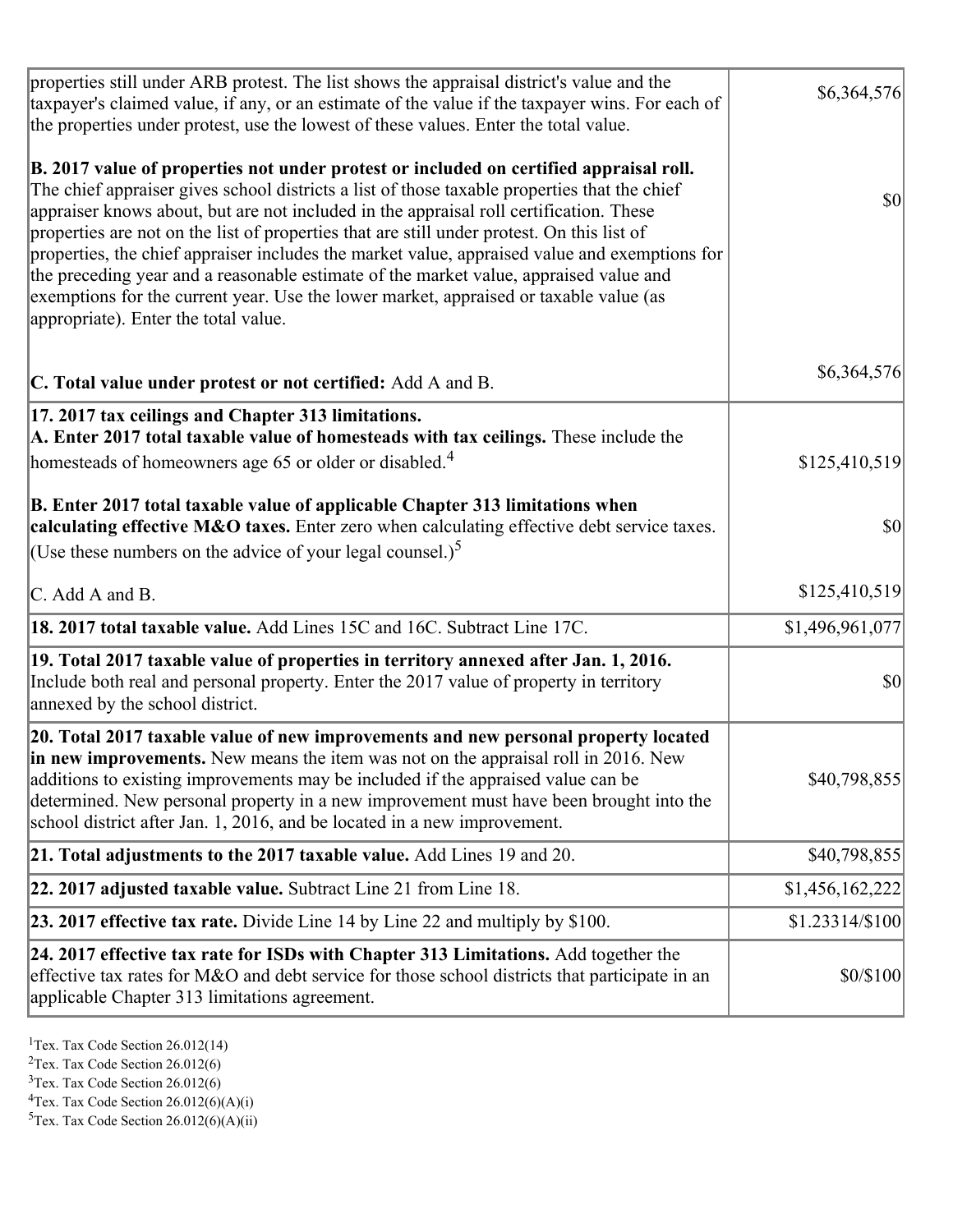## **STEP 2: Rollback Tax Rate**

Most school districts calculate a rollback tax rate that is split into two separate rates:

- 1. **Maintenance and Operations (M&O):** School districts must use the lesser amount of the following methods to calculate the M&O rate:
	- Four cents (\$0.04) PLUS current year's compression rate multiplied by \$1.50 (usually \$1) PLUS any additional cents approved by voters at a 2006 or subsequent rollback election; OR
	- Current year $i/\frac{1}{2}$ s compression rate multiplied by six cents (usually four cents) PLUS effective M&O rate which includes school formula funding calculations.<sup>6</sup>
- 2. **Debt:** The debt tax rate includes the debt service necessary to pay the school district's debt payments in the coming year. This rate accounts for principal and interest on bonds and other debt secured by property tax revenue.

In most cases the rollback tax rate exceeds the effective tax rate, but occasionally decreases in a school district's debt service will cause the effective tax rate to be higher than the rollback tax rate.

| <b>Rollback Tax Rate Activity</b>                                                                                                                                                                                                                                                                                                                                       | <b>Amount/Rate</b> |
|-------------------------------------------------------------------------------------------------------------------------------------------------------------------------------------------------------------------------------------------------------------------------------------------------------------------------------------------------------------------------|--------------------|
| 25. Maintenance and operations (M&O) tax rate. Enter \$1.50 OR the 2005 adopted<br>M&O rate if voters approved a rate higher than \$1.50.                                                                                                                                                                                                                               | \$1.50000/\$100    |
| $26.$ Multiply line 25 times $0.6667$                                                                                                                                                                                                                                                                                                                                   | \$1.0000/\$100     |
| 27. 2017 rollback M&O rate. Use the lesser of the M&O rate as calculated in Tax Code<br>Section 26.08(n)(2)(A) and (B).                                                                                                                                                                                                                                                 | \$1.04000/\$100    |
| 28. Total 2017 debt to be paid with property tax revenue.<br>Debt means the interest and principal that will be paid on debts that:<br>$(1)$ Are paid by property taxes,<br>$(2)$ Are secured by property taxes,<br>$(3)$ Are scheduled for payment over a period longer than one year, and<br>$(4)$ Are not classified in the school district's budget as M&O expenses |                    |
| A. Debt includes contractual payments to other school districts that have incurred debt on<br>behalf of this school district, if those debts meet the four conditions above. Include only<br>amounts that will be paid from property tax revenue. Do not include appraisal district budget<br>payments. Enter debt amount:                                              | \$2,193,209        |
| B. Subtract unencumbered fund amount used to reduce total debt.                                                                                                                                                                                                                                                                                                         | $ 10\rangle$       |
| C. Subtract state aid received for paying principal and interest on debt for facilities through<br>the existing debt allotment program and/or instructional facilities allotment program.                                                                                                                                                                               | \$37,710           |
| D. Adjust debt: Subtract B and C from A.                                                                                                                                                                                                                                                                                                                                | \$2,155,499        |
| 29. Certified 2016 excess debt collections. Enter the amount certified by the collector.                                                                                                                                                                                                                                                                                | $ 10\rangle$       |
| <b>30. Adjusted 2017 debt.</b> Subtract line 29 from line 28D.                                                                                                                                                                                                                                                                                                          | \$2,155,499        |
| 31. Certified 2017 anticipated collection rate. Enter the rate certified by the collector. If<br>the rate is 100 percent or greater, enter 100 percent.                                                                                                                                                                                                                 | $100.00\%$         |
| 32. 2017 debt adjusted for collections. Divide line 30 by line 31.                                                                                                                                                                                                                                                                                                      | \$2,155,499        |
| 33. 2017 total taxable value. Enter amount on line 18.                                                                                                                                                                                                                                                                                                                  | \$1,496,961,077    |
| 34. 2017 debt tax rate. Divide line 32 by line 33 and multiply by $$100$ .                                                                                                                                                                                                                                                                                              | \$0.14399/\$100    |
| 35. 2017 rollback tax rate. Adds lines 27 and 34.                                                                                                                                                                                                                                                                                                                       | \$1.18399/\$100    |